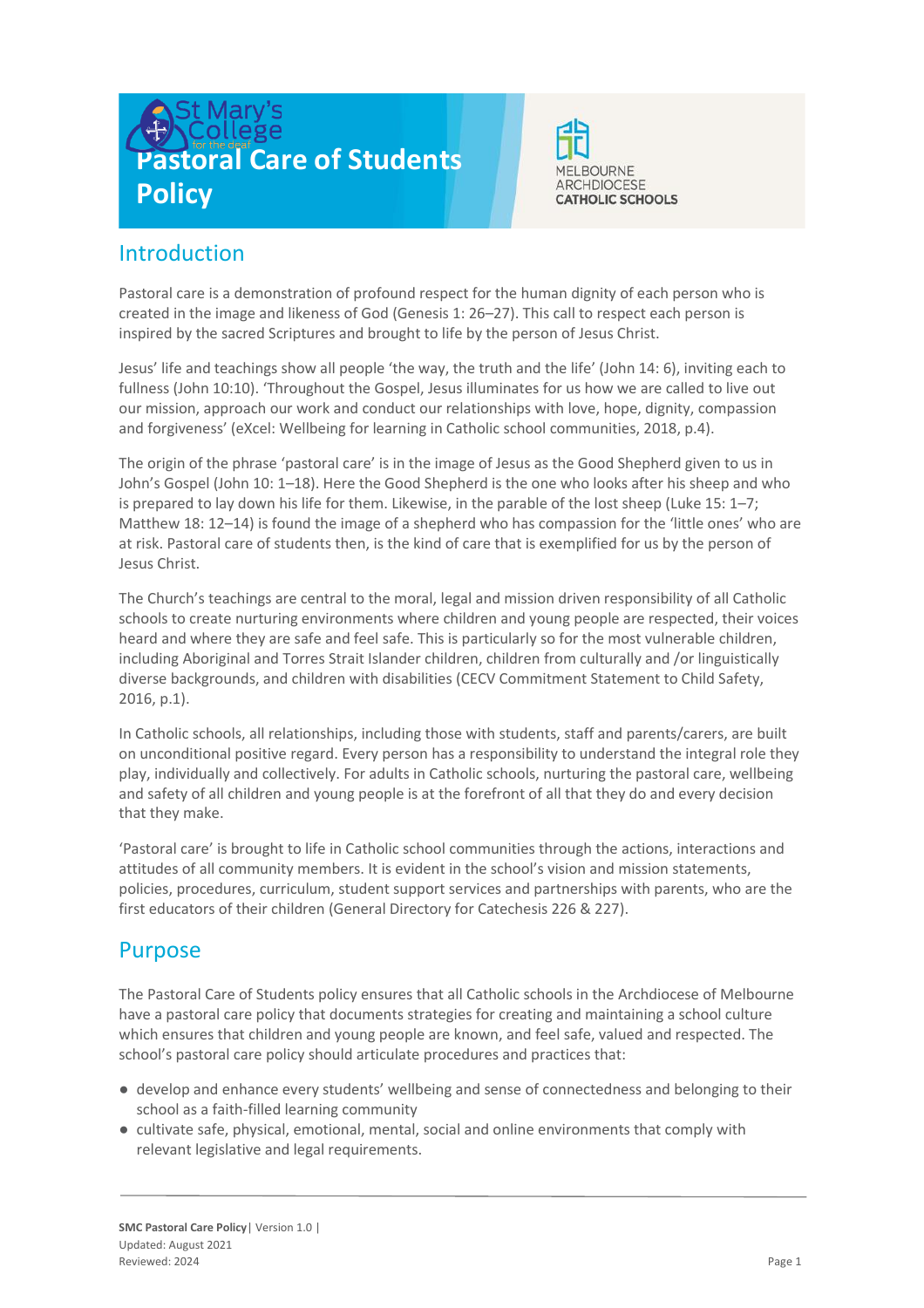At St Mary's College of the deaf (St Mary's College) our pastoral care practices are critical components of our focus on the wellbeing of our students and the whole school community.

Our pastoral care practices are actively shaped by our faith; our belief that God made each person the way they were intended. We recognise that each person is blessed with a unique blend of gifts, talents and interests that shapes how they grow as a person and how they can contribute to the development of the community. This helps us focus on the attributes of each person.

We place a focus on the wellbeing of students, in their work, in their relationships with their peers and in their relationships with the wider community. Great educators build nurturing and productive relationships with students. The relationship between child and educator is of profound importance. A positive, nurturing and respectful relationship build a child's self-esteem, which is a critical factor in helping children achieve high levels of success. We work hard to create a culture in which our staff foster positive relationships with students who face barriers specific to their hearing loss and language development.

Our school focuses on being a community of welcome and nurture, recognising and celebrating the diversity of community and uniqueness of each individual. Pastoral Care at St Mary's College is founded upon and defined by our Vision and Mission statements.

## Scope

This policy applies to all Catholic schools in the Archdiocese of Melbourne.

# **Definitions**

**Inclusion** is the right to access and receive a full and engaging education (Introduction to the Principle of Inclusion: Child Safety in Catholic Schools in Victoria, 2018, p.4).

Catholic schools welcome all members of the community as equal, embracing diversity as a means for dialogue, engagement and deeper understandings of self, others and God. The uniqueness and sacred dignity of each person is celebrated, driven by the Gospel message of love and justice. These convictions guide the encounters, actions and pedagogical approaches that enable all children to learn and thrive (Introduction to the Principle of Inclusion: Child Safety in Catholic Schools in Victoria, 2018, p.4).

**Pastoral care** is a demonstration of profound respect for the human dignity of each person who is created in the image and likeness of God.

Pastoral care includes the decisions, structures and practices that nurture, support and assist a student to flourish and reach their spiritual, physical, cognitive, social and emotional potential so that they may come to a deeper understanding of their own humanness. The pastoral care of students in Catholic schools is focused on actions that promote health, wellbeing, resilience, academic outcomes, social capital and ethical decision making (Cross, 2014).

**Student wellbeing** is 'a sustainable state of positive mood and attitude, resilience, and satisfaction with self, relationships and experiences at school' (Noble & Wyatt, 2008, p.21).

In Catholic school settings, a positive sense of pastoral care and wellbeing supports a base for rich learning that enables children and young people to flourish, give expression to their authentic selves and realise their unique potential. This holistic view recognises the sacredness, dignity and giftedness of each person (Horizons of Hope: Wellbeing, 2017, p.3).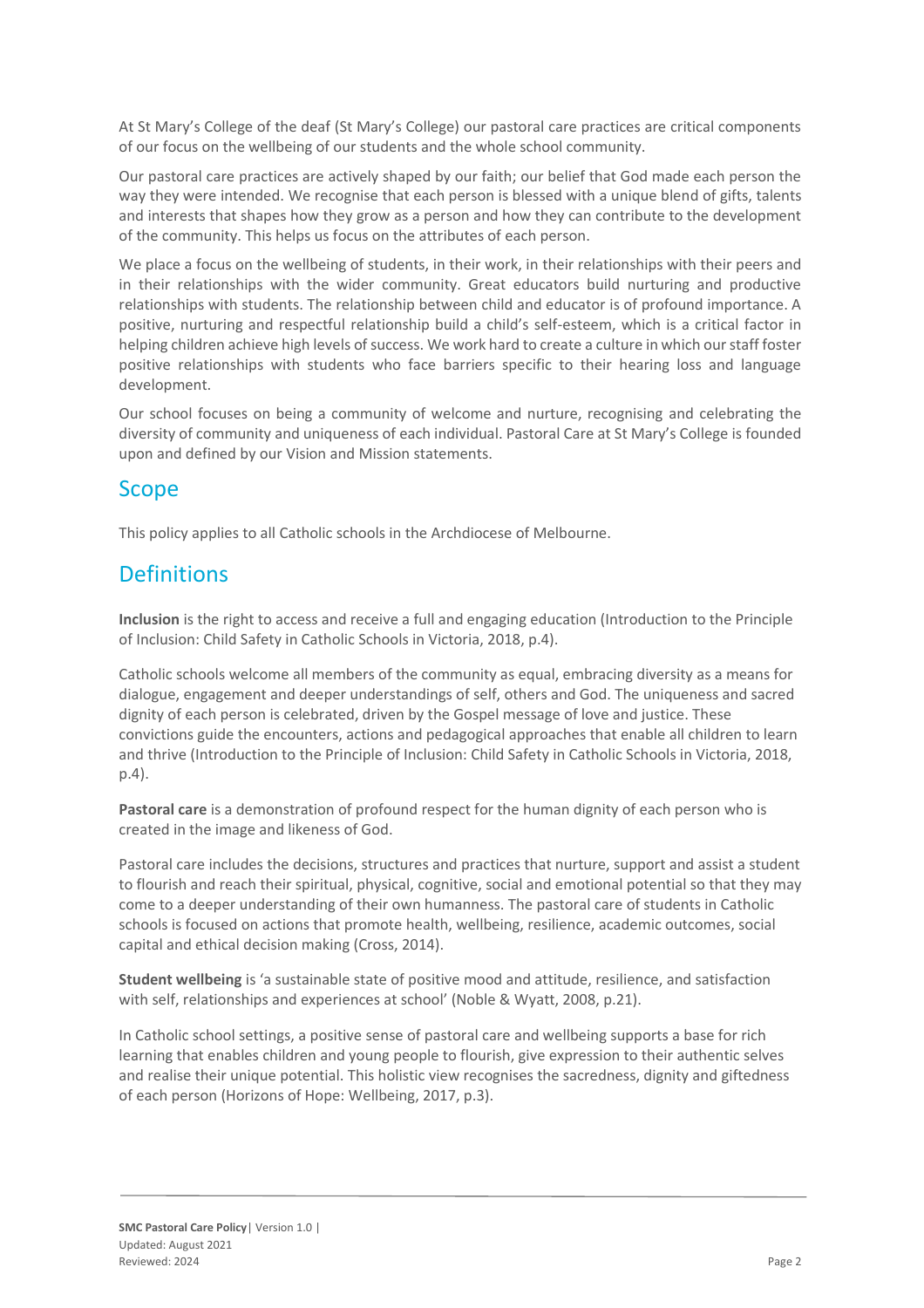# **Principles**

Pastoral care in Catholic school communities:

- involves a commitment to creating safe, supportive, inclusive and hope-filled learning environments of welcome where human dignity is respected, diversity and inclusiveness are valued and authentic relationships are fostered
- involves a commitment to creating safe, supportive, inclusive and hope-filled learning environments of welcome where human dignity is respected, diversity and inclusiveness are valued and authentic relationships are fostered
- nurtures the wellbeing of every child in a Catholic school, 'their unique story, giftedness and temperament must be understood and valued in a way that enables love, respect, compassion, forgiveness and hope to thrive' (Horizons of Hope: Wellbeing, 2017, p.3)
- ensures that all members of the school community are responsible for creating a positive pastoral climate. Staff, students and parents/carers share responsibility for developing and maintaining open and cooperative relationships characterised by respect, trust, goodwill and a willingness to engage collaboratively. It is vital that all members of the school community work together to provide a consistent and supportive environment in which students who are deaf and hard of hearing may develop and grow towards maturity
- identifies and nurtures partnerships with appropriate services and agencies in order to support the pastoral care and wellbeing needs of every student
- responds to the pastoral and wellbeing needs of students and maintains appropriate confidentiality and privacy. Information is communicated, with necessary permissions, to those who have a right or a need to be informed, either legally or pastorally.

# **Policy**

School communities in the Archdiocese of Melbourne demonstrate effective pastoral care through the following strategies.

- 1. **Melbourne Archdiocese Catholic Schools** supports schools, including schools owned, governed and operated by its subsidiary, MACS Specialist Schools Ltd (MACSS) to develop their pastoral care and wellbeing strategies by:
	- 1.1. providing coherent policy frameworks, guidance and resources (refer to External References section)
	- 1.2. developing targeted professional learning
	- 1.3. monitoring compliance through existing protocols including cyclical review as part of school improvement and Victorian Registration and Qualifications Authority (VRQA) requirements.
- 2. **Principals and school leaders** enhance their school's pastoral care and wellbeing by:
	- 2.1. utilising MACSS Policy 2.26 Pastoral Care of Students, Horizons of Hope education framework, eXcel: Wellbeing for learning in Catholic school communities, Identity and growth: A perspective for Catholic schools and the Australian Student Wellbeing Framework as the basis to inform and guide their curriculum planning, policies and practices
	- 2.2. supporting staff, through appropriate professional learning, to strengthen their understanding of core Catholic principles including the sanctity of human life and the inherent dignity of the human person
	- 2.3. engaging students and their parents/carers to collaboratively develop and periodically review practices
	- 2.4. ensuring whole-school approaches are known, understood and readily accessible to all members of the community.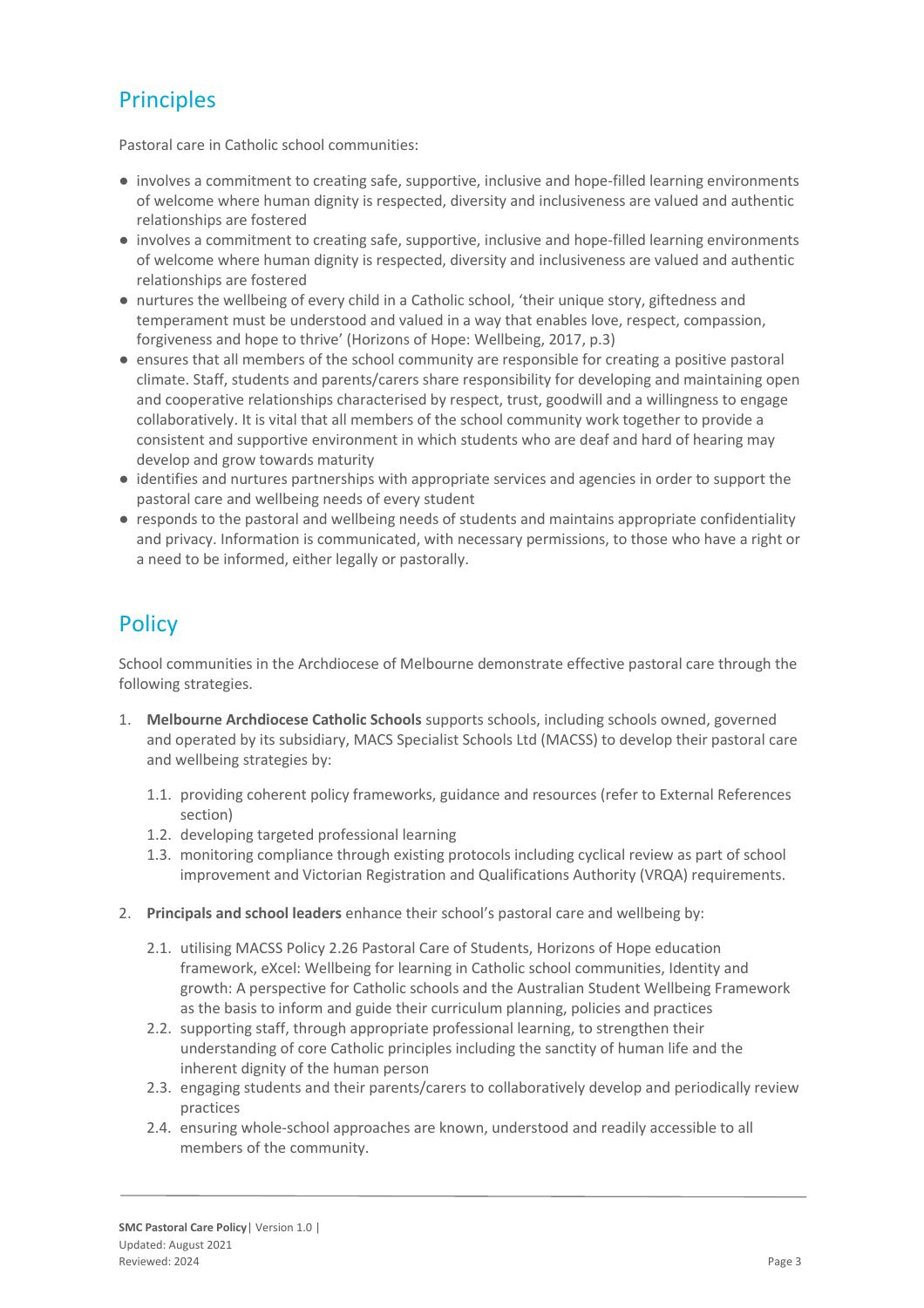- 3. **Teachers and school staff** support the pastoral care and wellbeing of students by:
	- 3.1. creating and maintaining safe, inclusive and respectful learning environments that enable the unique potential, gifts and innate qualities of each child to unfold and thrive
	- 3.2. understanding their duty of care and accountability in regard to legislation and compliance
	- 3.3. using relationship-based approaches to establish consistent expectations for behaviour
	- 3.4. working in partnership with parents/carers and families to build resilience and promote a positive sense of self.
- 4. **Students** contribute to developing positive pastoral learning environments and their own and other's wellbeing by:
	- 4.1. treating all members of the school community with respect and courtesy
	- 4.2. following school policies, procedures and guidelines
	- 4.3. taking responsibility for their actions
	- 4.4. reporting all concerns about wellbeing and safety
	- 4.5. cooperating with teachers, school staff and their parents/carers.
- 5. **Parents/guardians/carers** contribute to developing positive pastoral learning environments for their own and other children's wellbeing by:
	- 5.1. working respectfully, collaboratively and in partnership with staff and members of the school community to create high expectations
	- 5.2. explicitly teaching, modelling and promoting socially responsible behaviours
	- 5.3. promoting and upholding the core values of the school by supporting school policies and procedures.

## **Procedures**

#### **1. School policy and procedures**

- 1.1. Schools must have a pastoral care policy in place
- 1.2. In developing and enacting the pastoral care policy, schools must ensure the policy is:
	- a. tailored to the local context of the school
	- b. made publicly available (i.e. on the school website)
	- c. communicated to the school community on a regular basis
	- d. regularly reviewed and considered
	- e. integrated into other school policies and procedures, curriculum and key school documents.

#### **2. School environment**

- 2.1. Catholic schools are bound to provide a safe and nurturing environment where the risk of harm is minimised and students feel safe.
- 2.2. School communities are required to take reasonable and proportionate measures to provide safe and enabling learning environments which encompass the spiritual, mental, physical and emotional wellbeing of the student.

### External references

#### **Related Policies – Department of Education and Training (DET)**

[Policy and Advisory Library](https://www2.education.vic.gov.au/pal)

#### **Related Resources – Melbourne Archdiocese Catholic Schools**

[eXcel: Wellbeing for learning in Catholic school communities](https://www.cem.edu.au/Our-Schools/Curriculum-Learning-Programs/Student-Wellbeing/eXcel.aspx)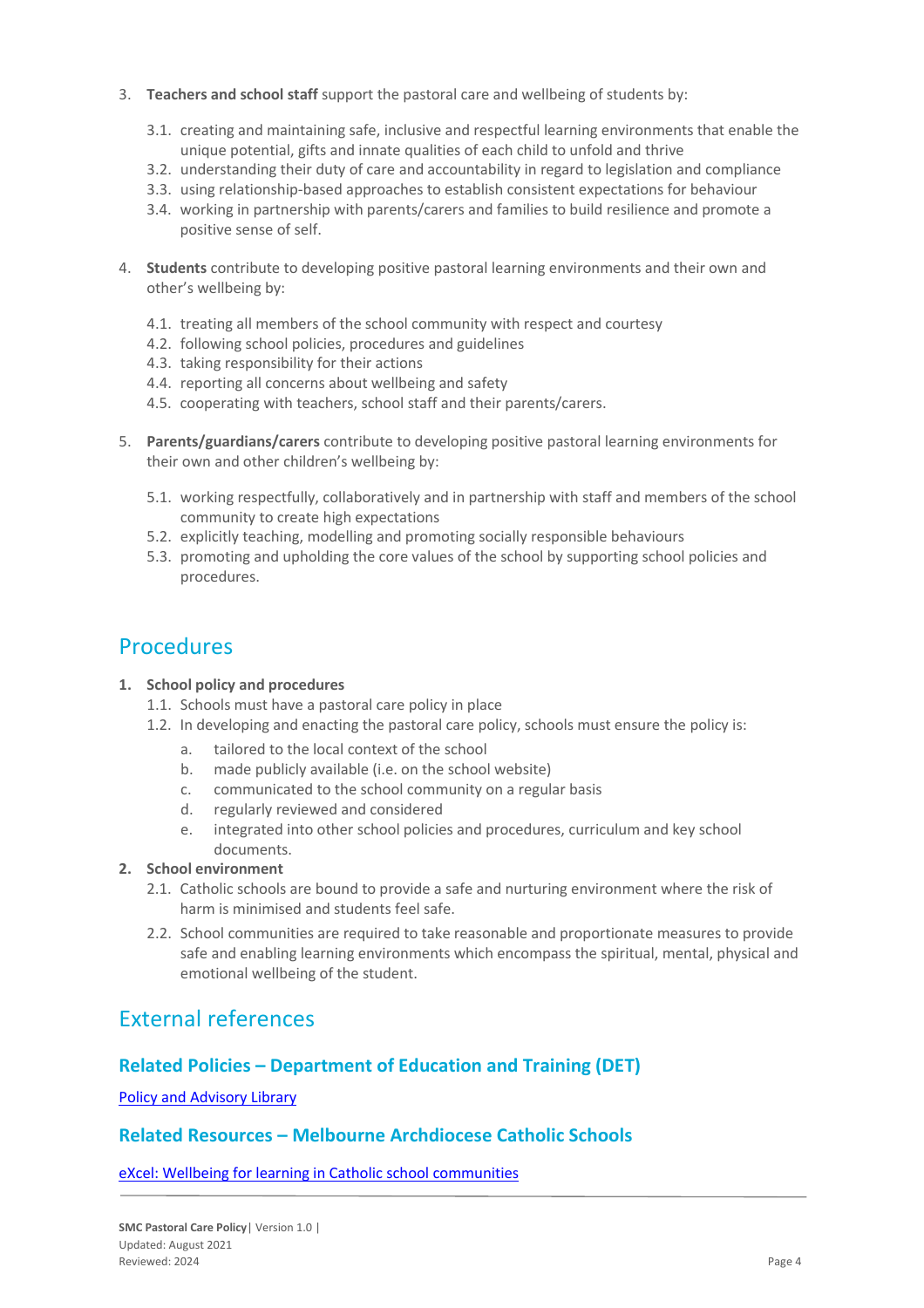[Horizons of Hope: Vision and Context](https://www.cem.edu.au/Our-Schools/Curriculum-Learning-Programs/Horizons-of-Hope/Vision-Context.aspx)

[Horizons of Hope: Wellbeing](https://www.cem.edu.au/Our-Schools/Curriculum-Learning-Programs/Student-Wellbeing.aspx)

[Horizons of Hope: Learning Diversity](https://www.cem.edu.au/Our-Schools/Curriculum-Learning-Programs/Horizons-of-Hope/Learning-Diversity.aspx)

[Identity and growth: A perspective for Catholic schools](https://cevn.cecv.catholic.edu.au/Melb/CI/Identity-Growth)

### **Related Resources – Australian Government**

[Australian Student Wellbeing Framework \(2018\)](https://www.studentwellbeinghub.edu.au/docs/default-source/aswf_booklet-pdf.pdf)

[Student Wellbeing Hub](https://www.studentwellbeinghub.edu.au/)

### **Related Legislation**

Children and Young Persons Act 1989 (Vic.) Children, Youth and Families Act 2005 (Vic.) Education and Training Reform Act 2006 (Vic.) Information Privacy Act 2000 (Vic.) Victorian Institute of Teaching Act 2001 (Vic.) Working with Children Act 2006 (Vic.)

### **References**

Catholic Education Commission of Victoria Ltd (CECV), 2018, Introduction to the Principle of Inclusion: *Child Safety in Catholic Schools in Victoria*[, https://cevn.cecv.catholic.edu.au/Melb/Child-Safety/CSS](https://cevn.cecv.catholic.edu.au/Melb/Child-Safety/CSS)

Catholic Education Commission of Victoria Ltd (CECV), 2018, *Positive Behaviour Guidelines*, [http://www.cecv.catholic.edu.au/getmedia/bc1d235d-9a98-4bb4-b3ac-84b50fa7c639/CECV-Positive-](http://www.cecv.catholic.edu.au/getmedia/bc1d235d-9a98-4bb4-b3ac-84b50fa7c639/CECV-Positive-Behaviour-Guidelines_FINAL2.aspx?ext=.pdf)[Behaviour-Guidelines\\_FINAL2.aspx?ext=.pdf](http://www.cecv.catholic.edu.au/getmedia/bc1d235d-9a98-4bb4-b3ac-84b50fa7c639/CECV-Positive-Behaviour-Guidelines_FINAL2.aspx?ext=.pdf)

Catholic Education Commission of Victoria Ltd (CECV), 2016, *Child Safety Commitment Statement*, [https://www.macs.vic.edu.au/CatholicEducationMelbourne/media/Documentation/Documents/Child-](https://www.macs.vic.edu.au/CatholicEducationMelbourne/media/Documentation/Documents/Child-Safety-Commitment-Statement.pdf)[Safety-Commitment-Statement.pdf](https://www.macs.vic.edu.au/CatholicEducationMelbourne/media/Documentation/Documents/Child-Safety-Commitment-Statement.pdf)

Catholic Education Melbourne, 2018, eXcel: Wellbeing for learning in Catholic school communities, [https://www.macs.vic.edu.au/Our-Schools/Curriculum-Learning-Programs/Student-](https://www.macs.vic.edu.au/Our-Schools/Curriculum-Learning-Programs/Student-Wellbeing/eXcel.aspx)[Wellbeing/eXcel.aspx](https://www.macs.vic.edu.au/Our-Schools/Curriculum-Learning-Programs/Student-Wellbeing/eXcel.aspx)

Catholic Education Melbourne, 2017, *Horizons of Hope: Vision and Context*, [https://www.macs.vic.edu.au/Our-Schools/Curriculum-Learning-Programs/Horizons-of-Hope/Vision-](https://www.macs.vic.edu.au/Our-Schools/Curriculum-Learning-Programs/Horizons-of-Hope/Vision-Context.aspx)[Context.aspx](https://www.macs.vic.edu.au/Our-Schools/Curriculum-Learning-Programs/Horizons-of-Hope/Vision-Context.aspx)

Catholic Education Melbourne, 2017, *Horizons of Hope: Wellbeing*, [https://www.macs.vic.edu.au/Our-](https://www.macs.vic.edu.au/Our-Schools/Curriculum-Learning-Programs/Student-Wellbeing.aspx)[Schools/Curriculum-Learning-Programs/Student-Wellbeing.aspx](https://www.macs.vic.edu.au/Our-Schools/Curriculum-Learning-Programs/Student-Wellbeing.aspx)

Catholic Education Melbourne, 2017, *Horizons of Hope: Learning Diversity*, [https://www.macs.vic.edu.au/Our-Schools/Curriculum-Learning-Programs/Horizons-of-](https://www.macs.vic.edu.au/Our-Schools/Curriculum-Learning-Programs/Horizons-of-Hope/Learning-Diversity.aspx)[Hope/Learning-Diversity.aspx](https://www.macs.vic.edu.au/Our-Schools/Curriculum-Learning-Programs/Horizons-of-Hope/Learning-Diversity.aspx)

Catholic Education Melbourne, 2018, Identity and growth: A perspective for Catholic schools, <https://cevn.cecv.catholic.edu.au/Melb/MI/Identity-Growth>